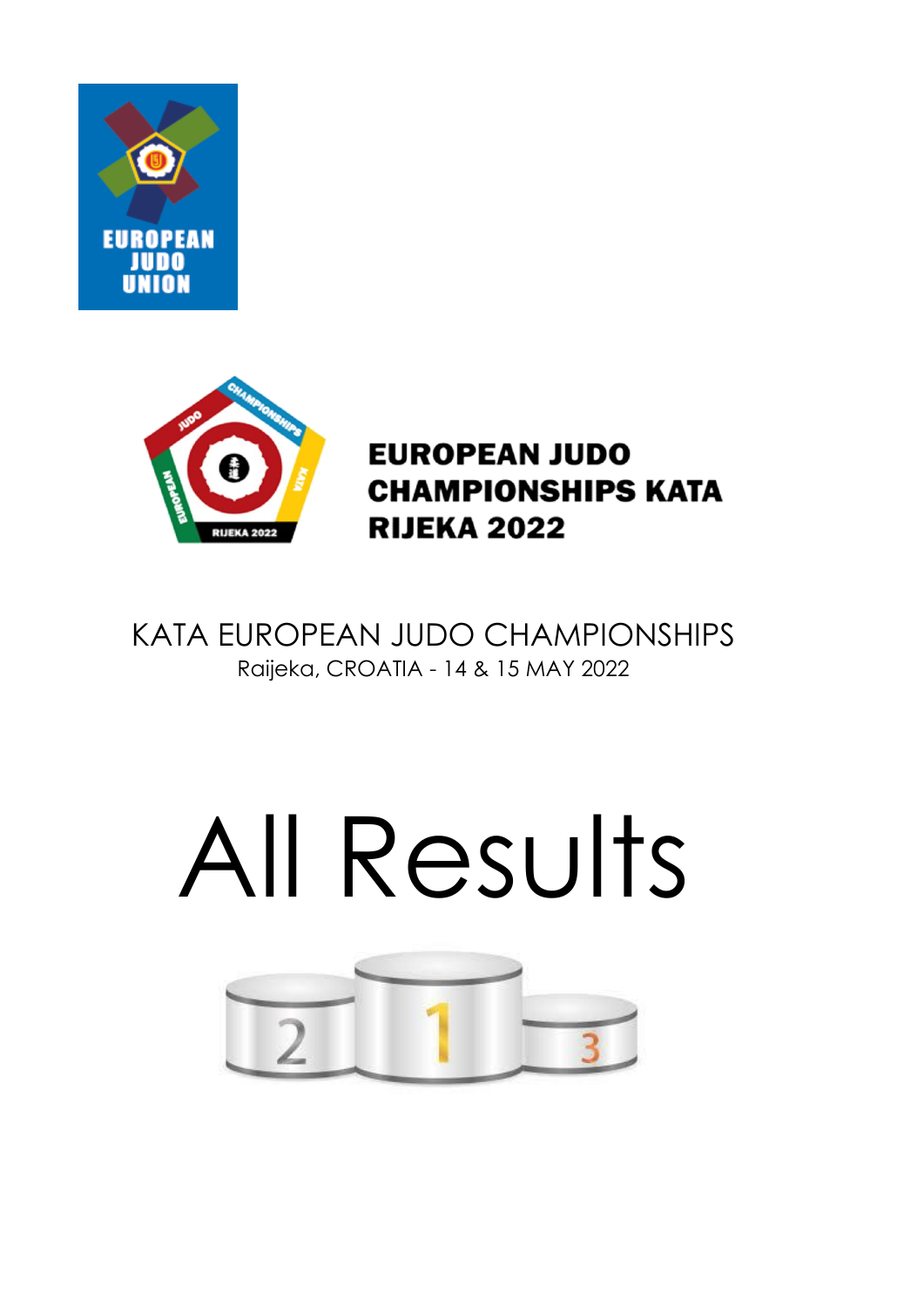



|              | Nage No Kata (Final Group 1)                          |      |                |           |
|--------------|-------------------------------------------------------|------|----------------|-----------|
| Place        | Tori - Uke                                            |      | Country Points |           |
| $\mathbf{1}$ | SCHMIDT, Immo - SCHMIDT, Hendrik                      |      |                | GER 394,5 |
|              | SARALEGUI VALLEJO, Unai - REGUILLAGA EIZAGUIRRE, Unai | 高    | ESP            | 393,0     |
| 3            | GHEGEDIBAN, Louis - GHEGEDIBAN, Paul                  | an i |                | FRA 389,5 |
| 4            | MACHNA, Bartosz - KAJDY, Dawid                        |      |                | POL 388,5 |

|              | Nage No Kata (Prel. Group 1)                          |                    |        |
|--------------|-------------------------------------------------------|--------------------|--------|
| <b>Place</b> | Tori - Uke                                            | Country            | Points |
| 1            | SARALEGUI VALLEJO, Unai - REGUILLAGA EIZAGUIRRE, Unai | <b>ESP</b><br>68 - | 395,5  |
| 2            | MACHNA, Bartosz - KAJDY, Dawid                        | <b>POL</b>         | 395,0  |
| 3            | GHEGEDIBAN, Louis - GHEGEDIBAN, Paul                  | <b>FRA</b>         | 394,0  |
| 4            | SCHMIDT, Immo - SCHMIDT, Hendrik                      | <b>GER</b>         | 391,5  |
| 5            | STEFANEL, Gino Gianmarco - CUGINI, Alessandro         | ITA.               | 391,5  |
| 6            | ZAPF, Michael - ZAPF, Mathias                         | <b>GER</b>         | 388,5  |
|              | PESCHIERA, Marco - FANZINI, Marcello                  | <b>ITA</b>         | 372,5  |
| 8            | MIHALJEVIC, Tomo - KRIŽANIC, Franci                   | SLO                | 323.0  |

|              | Nage No Kata (Final Group 2)                         |       |            |           |
|--------------|------------------------------------------------------|-------|------------|-----------|
| <b>Place</b> | - Tori - Uke                                         |       | Country    | Points    |
|              | FAES, Erik - NEUMANN, Niels                          |       | NED.       | 410,0     |
|              | 2 GOULARD, Cedric - CAILLARD, Thomas                 | a ka  |            | FRA 398,5 |
| 3            | MARIN GOMEZ NIEVEZ, Antonio - AYALA TORRADO, Eduardo | 600 - |            | ESP 397,5 |
| 4            | GERMA, Ludovic - VINETTE, Jessie                     |       | <b>FRA</b> | - 397.5   |

|   | Nage No Kata (Prel. Group 2)                         |      |                |           |
|---|------------------------------------------------------|------|----------------|-----------|
|   | Place Tori - Uke                                     |      | Country Points |           |
|   | MARIN GOMEZ NIEVEZ, Antonio - AYALA TORRADO, Eduardo | 编一   | <b>ESP</b>     | 413,0     |
|   | 2 GERMA, Ludovic - VINETTE, Jessie                   | a ka |                | FRA 411,0 |
| 3 | FAES, Erik - NEUMANN, Niels                          |      | <b>NED</b>     | 405.5     |
| 4 | GOULARD, Cedric - CAILLARD, Thomas                   |      | <b>FRA</b>     | 401.5     |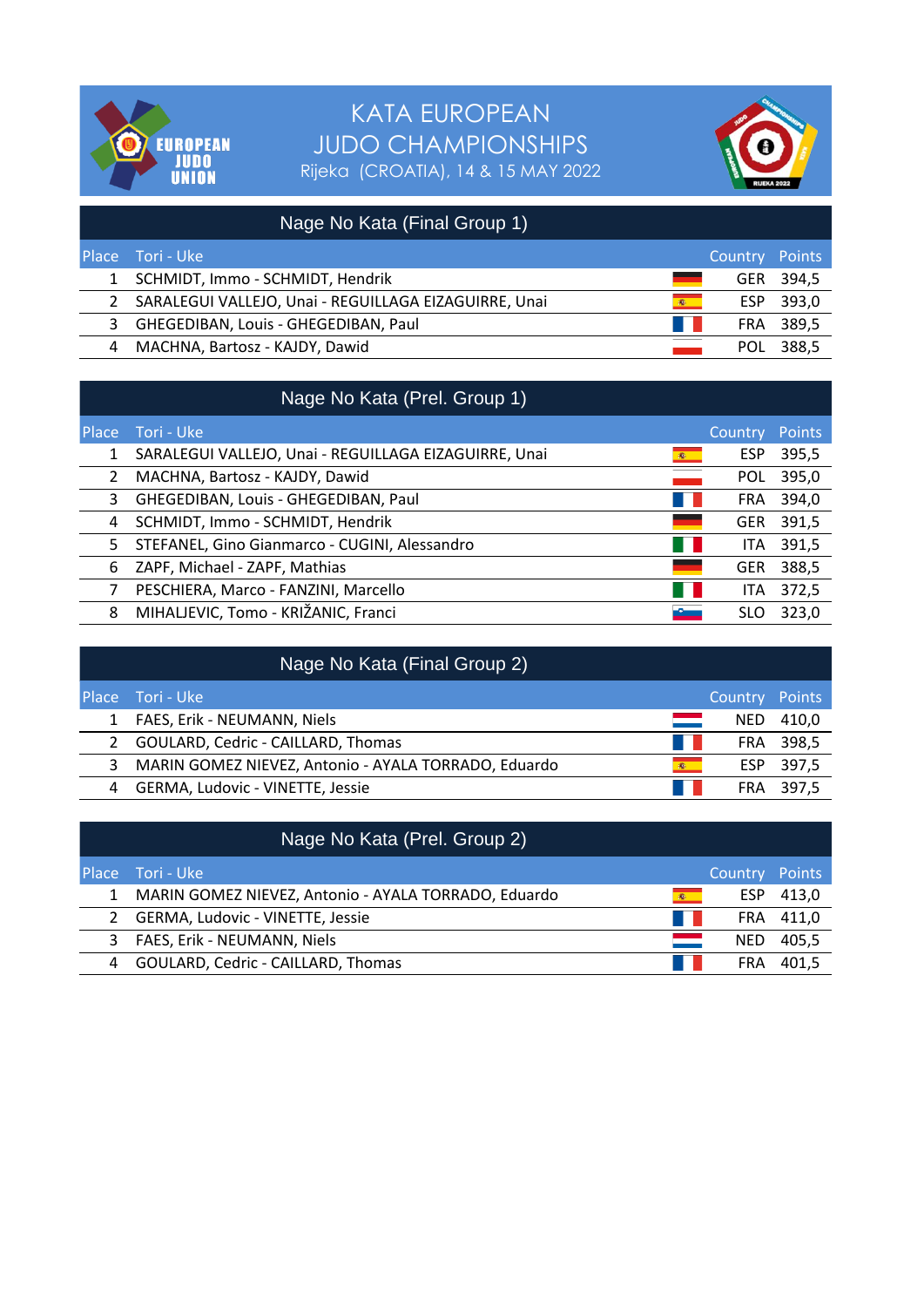



|              | Katame No Kata (Final Group 1)                             |          |                |         |
|--------------|------------------------------------------------------------|----------|----------------|---------|
|              | Place Tori - Uke                                           |          | Country Points |         |
| $\mathbf{1}$ | GILON, Nicolas - GILON, Jean Philippe                      |          | <b>BEL</b>     | 430,0   |
|              | FOURMAUX, Nicolas - NGUYEN VAN LOC, Jean Daniel            | a katika | FRA            | 405.5   |
| 3            | GOICOECHANDIA HUETE, Juan Pedro - VILLAR AGUILERA, Roberto | 600      | ESP            | 401,5   |
| 4            | CHIARA, Michael - CORVETTI, Marco                          | a ka     | ITA.           | - 389.5 |

|              | Katame No Kata (Prel. Group 1)                             |                          |            |               |
|--------------|------------------------------------------------------------|--------------------------|------------|---------------|
| <b>Place</b> | Tori - Uke                                                 |                          | Country    | <b>Points</b> |
| 1            | GILON, Nicolas - GILON, Jean Philippe                      |                          | <b>BEL</b> | 419,0         |
| 2            | GOICOECHANDIA HUETE, Juan Pedro - VILLAR AGUILERA, Roberto | 麻                        | <b>ESP</b> | 399,5         |
| 3            | CHIARA, Michael - CORVETTI, Marco                          |                          | ITA.       | 395,0         |
| 4            | FOURMAUX, Nicolas - NGUYEN VAN LOC, Jean Daniel            |                          | <b>FRA</b> | 392,0         |
| 5            | WENZL, Vanessa - HEINRICH, Matthias                        |                          | AUT        | 371,5         |
| 6            | GONZALEZ, Louis - GOUGOUX, Erwan                           |                          | <b>FRA</b> | 367,0         |
| 7            | MEZEI, Dorina - KIS, Noémi Adrienn                         | $\overline{\phantom{0}}$ | <b>HUN</b> | 351,0         |
| 8            | BEELEN, Richard - GIJSBERS, Peter                          |                          | <b>NED</b> | 346,5         |
| 9            | STOYANOV PITKANEN, Kati - VARTIAINEN, Heli                 | - 1-                     | <b>FIN</b> | 329,0         |
| 10           | VADLJA, Donna - KRCEK, Dubravko                            | $\rightarrow$            | <b>CRO</b> | 303,0         |

|   | Katame No Kata (Final Group 2)                      |                          |                |           |
|---|-----------------------------------------------------|--------------------------|----------------|-----------|
|   | Place Tori - Uke                                    |                          | Country Points |           |
|   | 1 VAN DER WERFF, Tycho - LEFEVERE, David            |                          | NED.           | 435,5     |
|   | RODRIGUEZ MATYSEK ELOY, Carlos - AUGERAUD, Emmanuel | <b>Contract Contract</b> |                | FRA 398,5 |
| 3 | SYPNIEWSKA, Beata - GEMBALCZYK, Sebastian           |                          |                | POL 391,0 |
| 4 | <b>CESTER Massimo - FREGNAN, Andrea</b>             |                          | ITA            |           |

|   | Katame No Kata (Prel. Group 2)                      |      |                |           |
|---|-----------------------------------------------------|------|----------------|-----------|
|   | Place Tori - Uke                                    |      | Country Points |           |
|   | 1 VAN DER WERFF, Tycho - LEFEVERE, David            |      | NED.           | 408,0     |
|   | 2 CESTER Massimo - FREGNAN, Andrea                  | a ka | ITA.           | 401,0     |
| 3 | RODRIGUEZ MATYSEK ELOY, Carlos - AUGERAUD, Emmanuel |      |                | FRA 387,5 |
|   | 4 SYPNIEWSKA, Beata - GEMBALCZYK, Sebastian         |      | POL            | 375.0     |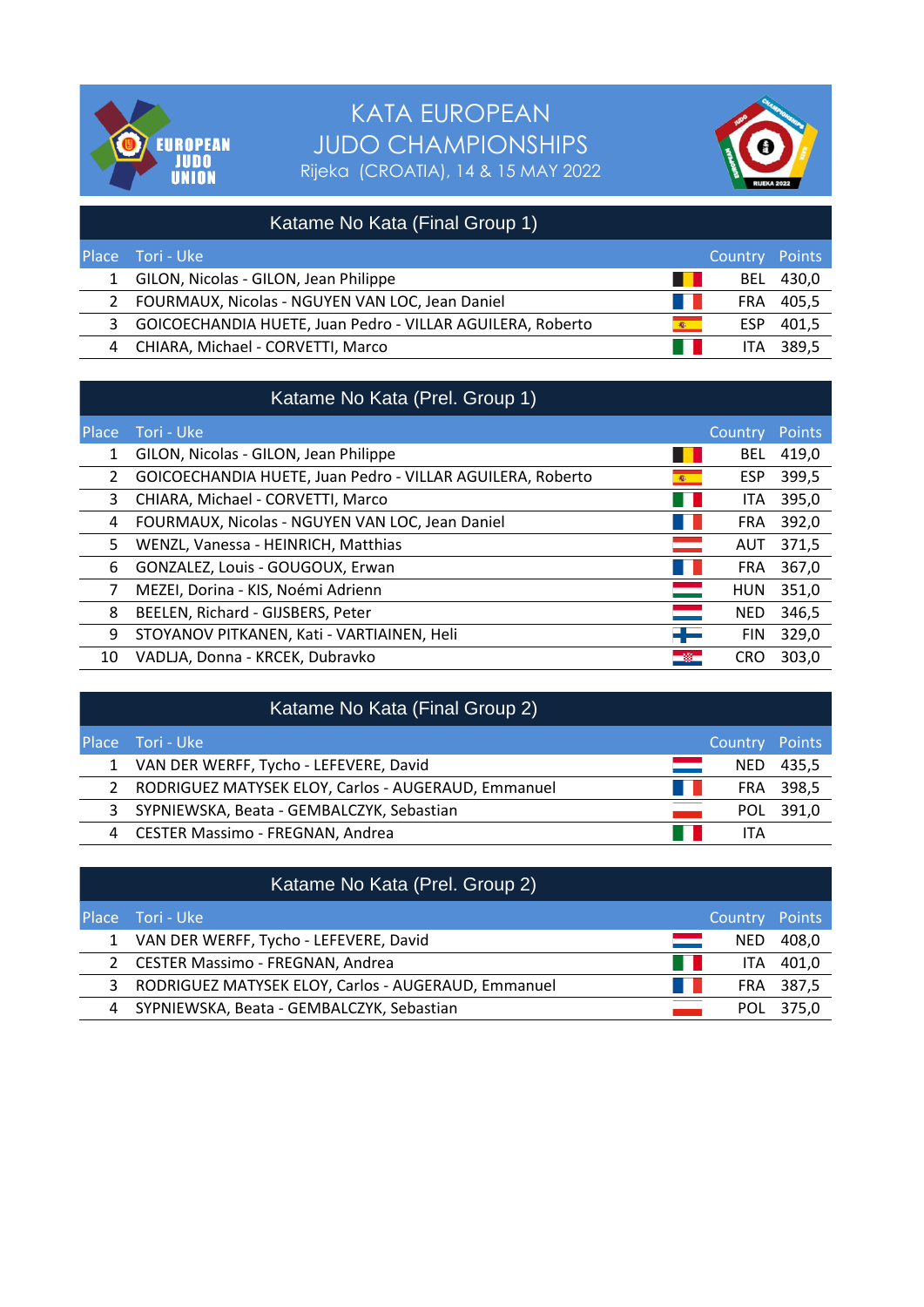



| Ju No Kata (Final Group 1) |                                                   |                   |            |        |
|----------------------------|---------------------------------------------------|-------------------|------------|--------|
| Place                      | Tori - Uke                                        |                   | Country    | Points |
| 1                          | ZAHARIA, Alina - CHERU, Alina                     |                   | <b>ROU</b> | 418,5  |
|                            | BUGO, Laura - BRUNI CERCHIER, Barbara             | <b>TELEVISION</b> | ITA.       | 414,0  |
| 3                          | NUZZI HERRERO, Alessandro - NUZZI HERRERO, Andrea | <b>RECORD</b>     | ESP        | 413,0  |
| 4                          | FRANZINA, Carlotta - FRANZINA, Camilla            | <b>START</b>      | <b>ITA</b> | 410,5  |
| 5.                         | COULON, Mathieu - HERAS, Carole                   | a katika          | <b>FRA</b> | 410,0  |
| 6                          | MICHELET, Ludovic - BALLAUD, Alice                |                   | <b>FRA</b> | 405,5  |

|              | Ju No Kata (Prel. Group 1-1)               |                           |            |        |
|--------------|--------------------------------------------|---------------------------|------------|--------|
| <b>Place</b> | i Tori - Uke <sup>i</sup>                  |                           | Country    | Points |
|              | ZAHARIA, Alina - CHERU, Alina              |                           | ROU        | 408,0  |
|              | BUGO, Laura - BRUNI CERCHIER, Barbara      | <b>The Contract State</b> | <b>ITA</b> | 403,0  |
| 3            | MICHELET, Ludovic - BALLAUD, Alice         | a sa Tan                  | <b>FRA</b> | 386,0  |
| 4            | PRZYTULSKI, Radoslaw - SOWA, Marta         |                           | <b>POL</b> | 368,5  |
| 5.           | CLEEVELY, Victoria - CLEEVELY, Lisa        | 兴                         | <b>GBR</b> | 347,5  |
| 6            | KALINIC, Ivana - LOVRIC JOVANOVIC, Tatjana | a Kir                     | CRO        | 322.5  |

|              | Ju No Kata (Prel. Group 1-2)                      |               |            |               |
|--------------|---------------------------------------------------|---------------|------------|---------------|
| <b>Place</b> | Tori - Uke                                        |               | Country    | <b>Points</b> |
|              | COULON, Mathieu - HERAS, Carole                   |               | <b>FRA</b> | 402,5         |
|              | NUZZI HERRERO, Alessandro - NUZZI HERRERO, Andrea | 第二            | <b>ESP</b> | 392,5         |
| 3            | FRANZINA, Carlotta - FRANZINA, Camilla            | a sa n        | ITA        | 388,0         |
| 4            | RUS, Dumitrita - TIPA, Mihaela                    |               | <b>ROU</b> | 379,0         |
| 5.           | PEINSIPP, Hanna - PEINSIPP, Paula                 | $\equiv$      | AUT.       | 377,5         |
| 6            | NIEUWENHUIZEN, Marie Jose - SUURLAND, Irene       | $\Rightarrow$ | NED.       | 375.5         |

|   | Ju No Kata (Final Group 2)                          |       |                |       |
|---|-----------------------------------------------------|-------|----------------|-------|
|   | Place Tori - Uke                                    |       | Country Points |       |
|   | DAX ROMSWINKEL, Wolfgang - LOOSEN, Ursula           |       | GER            | 425.0 |
|   | 2 ARROYO MARTIN, Mariano - GARCIA POZO, Juan Manuel | 编一    | <b>ESP</b>     | 405.5 |
| 3 | BENEY, Fabrice - JEANNERET BERRUEX, Laurence        | ÷     | <b>SUI</b>     | 400,5 |
| 4 | GRBA, Zoran - SANDRA, Ursicic                       | - 681 | CRO            | 400.5 |

|              | Ju No Kata (Prel. Group 2)                        |           |                |        |
|--------------|---------------------------------------------------|-----------|----------------|--------|
| <b>Place</b> | Tori - Uke                                        |           | <b>Country</b> | Points |
| $\mathbf{1}$ | DAX ROMSWINKEL, Wolfgang - LOOSEN, Ursula         |           | <b>GER</b>     | 419,0  |
| 2            | BENEY, Fabrice - JEANNERET BERRUEX, Laurence      | <b>TA</b> | <b>SUI</b>     | 398,0  |
| 3            | GRBA, Zoran - SANDRA, Ursicic                     | 一碗一       | <b>CRO</b>     | 395,0  |
| 4            | ARROYO MARTIN, Mariano - GARCIA POZO, Juan Manuel | <b>高二</b> | ESP            | 394,0  |
| 5.           | LEROY, Nicolas - LAUDET, Jeremie                  |           | <b>FRA</b>     | 392,0  |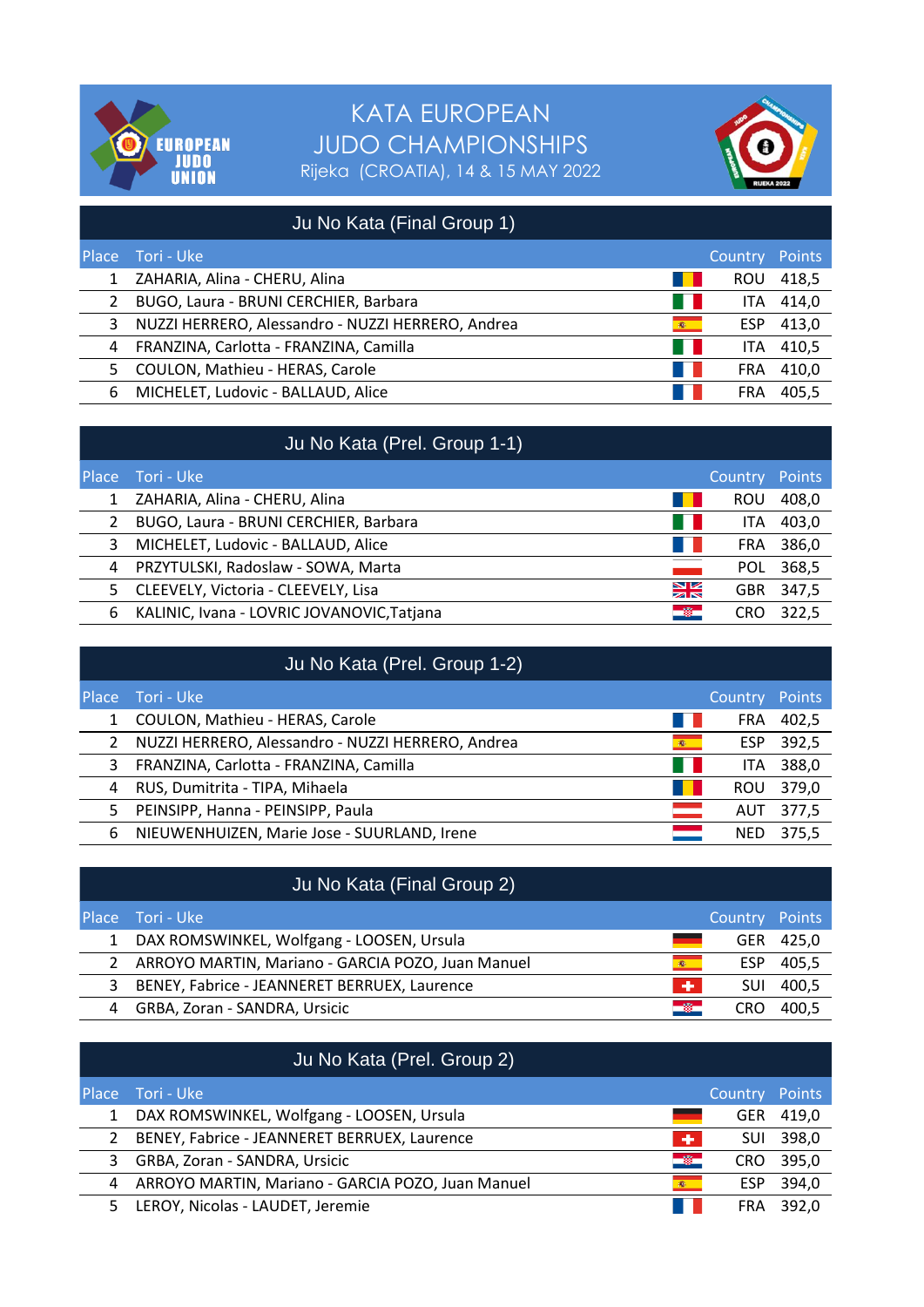| 6. | ORVELIN, Vincent - ORVELIN, Christine |  |  |  |
|----|---------------------------------------|--|--|--|
|----|---------------------------------------|--|--|--|

#### $\blacksquare$  FRA 375,5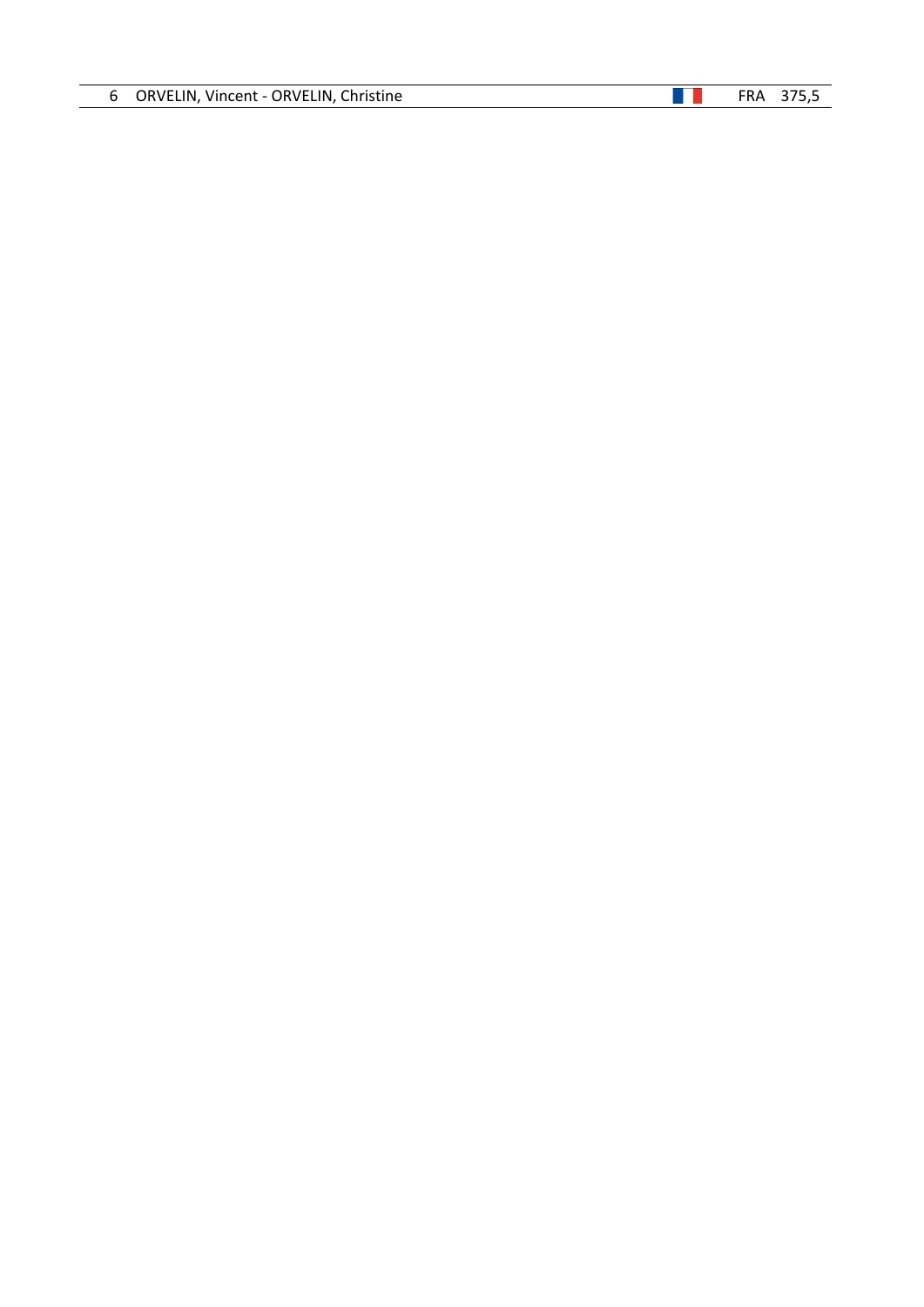



|       | Kime No Kata (Final Group 1)            |                   |                |           |
|-------|-----------------------------------------|-------------------|----------------|-----------|
| Place | Tori - Uke                              |                   | Country Points |           |
|       | MARQUES, Gregory - BEGA, Stephane       |                   |                | FRA 518,0 |
| 2     | FRANSEN, Mischa - FRANSEN, Yoeri        | ═                 | NED.           | 512,0     |
| 3     | RIEFFEL, Gregory - LEGER, Philippe      | a katika          |                | FRA 511,5 |
| 4     | TOMMASI, Enrico - GAINELLI, Alberto     | <b>CONTRACTOR</b> | <b>ITA</b>     | 505,5     |
| 5.    | GIL PEREZ, Ruben - LECHON LIDON, Victor | 编一                | <b>ESP</b>     | 492.5     |

|       | Kime No Kata (Prel. Group 1)                       |           |            |        |
|-------|----------------------------------------------------|-----------|------------|--------|
| Place | Tori - Uke                                         |           | Country    | Points |
| 1     | MARQUES, Gregory - BEGA, Stephane                  |           | <b>FRA</b> | 510,5  |
| 2     | RIEFFEL, Gregory - LEGER, Philippe                 |           | <b>FRA</b> | 504,0  |
| 3     | FRANSEN, Mischa - FRANSEN, Yoeri                   |           | <b>NED</b> | 496,0  |
| 4     | GIL PEREZ, Ruben - LECHON LIDON, Victor            | <b>高二</b> | <b>ESP</b> | 472,5  |
| 4     | TOMMASI, Enrico - GAINELLI, Alberto                |           | ITA.       | 472,5  |
| 5.    | VERTUANI, Lisa - ZUCCATTI DE ZORDO, Maria Cristina |           | ITA        | 471,0  |
|       | VUKOVIC, Jelena - ZORAN, Malecic                   | -81       | <b>CRO</b> | 447,5  |
| 8     | VILFAN, Živa - JAKLIC, Tina                        |           | SLO        | 400.5  |

|              | Kime No Kata (Final Group 2)                          |     |            |        |
|--------------|-------------------------------------------------------|-----|------------|--------|
| <b>Place</b> | i Tori - Uke '                                        |     | Country    | Points |
|              | VICENS SIQUIER, Miquel Angel - VICENS SIQUIER, Antoni | 600 | <b>ESP</b> | 521,5  |
| 2            | RYYPPO, Marko - ALALUUKAS, Juha                       | -1- | <b>FIN</b> | 504,5  |
| 3            | SINSILEWSKI, Jörn - DEGENHART, Volker                 |     | GER        | 504,0  |
| 4            | NOORDZIJ, Arian - KOSTER, Jenny                       |     | <b>NED</b> | 500,5  |
|              |                                                       |     |            |        |

|               | Kime No Kata (Prel. Group 2)                          |     |                |               |  |
|---------------|-------------------------------------------------------|-----|----------------|---------------|--|
| <b>Place</b>  | Tori - Uke                                            |     | <b>Country</b> | <b>Points</b> |  |
| 1             | VICENS SIQUIER, Miquel Angel - VICENS SIQUIER, Antoni | 600 | <b>ESP</b>     | 520,0         |  |
| $\mathcal{P}$ | NOORDZIJ, Arian - KOSTER, Jenny                       |     | <b>NED</b>     | 519,0         |  |
| 3             | RYYPPO, Marko - ALALUUKAS, Juha                       | ┽╾  | <b>FIN</b>     | 514,5         |  |
| 4             | SINSILEWSKI, Jörn - DEGENHART, Volker                 |     | <b>GER</b>     | 508,0         |  |
| 5             | SCHILLIG, Sönke - KRÖGER, Johannes                    |     | <b>GER</b>     | 490,5         |  |
| 6             | MEDJADBA, Gregory - RIBOT, Fabrice                    |     | <b>FRA</b>     | 488,0         |  |
|               | RIZZI, Sergio - SELLA, Valter                         |     | ITA            | 473,5         |  |
| 8             | HATZL, Robert - WINTER, Franz                         |     | AUT            | 460,5         |  |
| 9             | GIANI CONTINI, Andrea - FERRETTI, Yuri                |     | <b>ITA</b>     |               |  |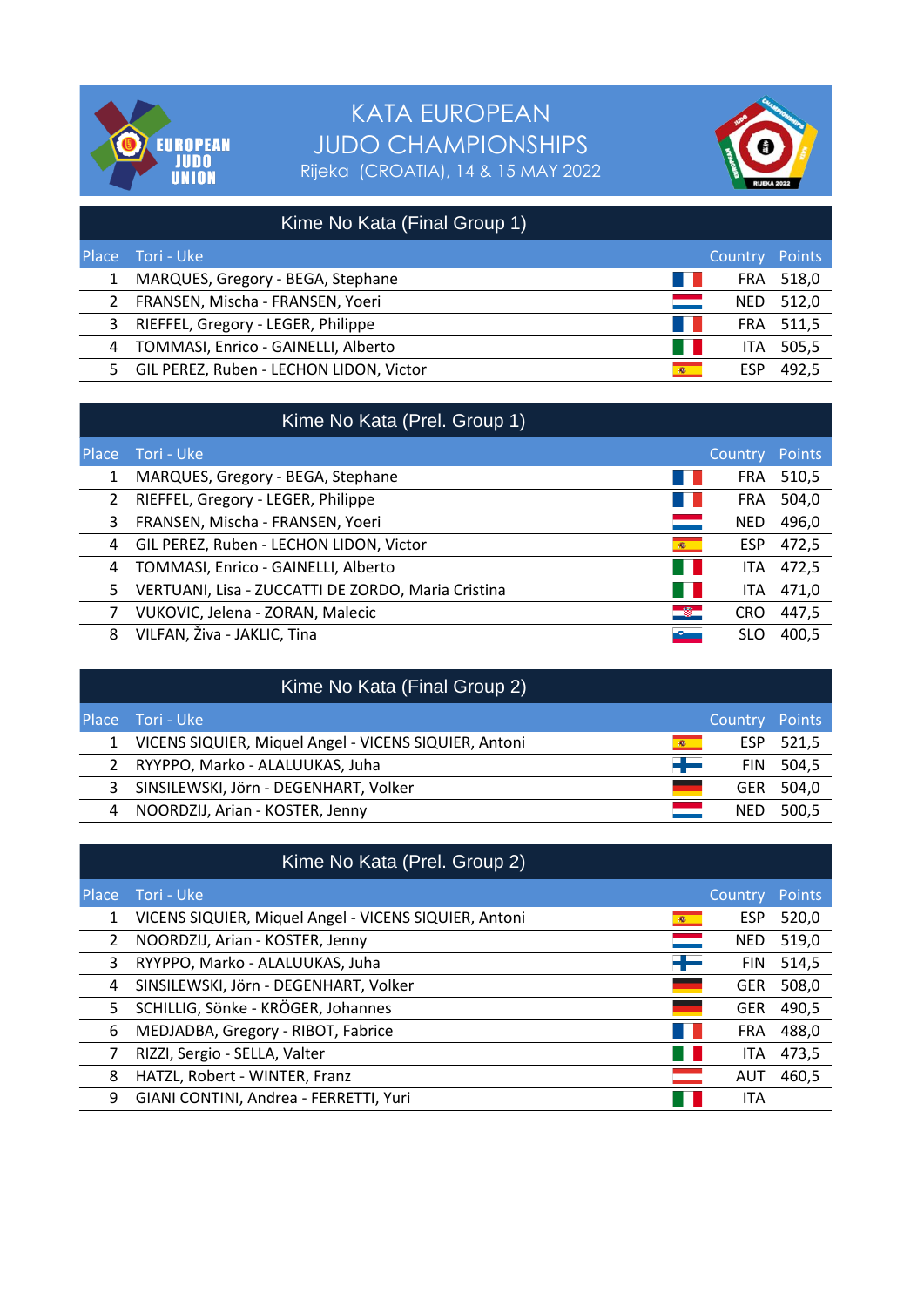



|   | Goshin Jutsu (Final Group 1)                             |          |                |           |
|---|----------------------------------------------------------|----------|----------------|-----------|
|   | Place Tori - Uke                                         |          | Country Points |           |
|   | PUIGSERVER SANSO, Juana Maria - GAYA PUIGSERVER, Llorenc | 编一       | ESP.           | 533,5     |
| 2 | BEN TEKFA, Kamel - PLOUY, Nicolas                        | a katika |                | FRA 529,0 |
| 3 | CABRERA, Jossian - MASSON, Jeremy                        | a ka     |                | FRA 511,5 |
| 4 | OBRADOR MAS, Antoni - MARCOS RODRIGUEZ, Pedro            | 600 -    | ESP            | 113.2     |

| Goshin Jutsu (Prel. Group 1) |  |
|------------------------------|--|
|                              |  |

| <b>Place</b> | Tori - Uke                                               |        | Country    | <b>Points</b> |
|--------------|----------------------------------------------------------|--------|------------|---------------|
| 1            | OBRADOR MAS, Antoni - MARCOS RODRIGUEZ, Pedro            | 600    | <b>ESP</b> | 548,5         |
| 2            | PUIGSERVER SANSO, Juana Maria - GAYA PUIGSERVER, Llorenc | 幕。     | <b>ESP</b> | 536,0         |
| 3            | BEN TEKFA, Kamel - PLOUY, Nicolas                        |        | <b>FRA</b> | 532,5         |
| 4            | CABRERA, Jossian - MASSON, Jeremy                        |        | <b>FRA</b> | 516,5         |
| 5            | VAN DIEJEN, Lars - VEERBEEK, Merijn                      |        | <b>NED</b> | 501,5         |
| 6            | CLEEVELY, Ricky - BANNISTER, Richard                     | ¥K     | <b>GBR</b> | 496,5         |
| 7            | MEHIC, Benjamnin - KRAŠOVEC, Darko                       | $\sim$ | <b>SLO</b> | 457,0         |
| 8            | CSERVENÁK, Anna - DR. SÁRI, Eniko Petra                  |        | <b>HUN</b> | 432,0         |

|   | Goshin Jutsu (Final Group 2)            |            |           |
|---|-----------------------------------------|------------|-----------|
|   | <b>Place</b> Tori - Uke                 | Country    | Points    |
|   | VOLPI, Ubaldo - RIPANDELLI, Nicola      | a ka       | ITA 592,0 |
|   | JAUME, Claude - BENARD, Brice<br>a kale |            | FRA 579,0 |
| 3 | ENGELEN, Yves - CLOSSET, Dimitri        | BEL        | 578,0     |
| 4 | TERWINGHE, Didier - COLSON, Nicolas     | <b>BEL</b> | 553.0     |
|   |                                         |            |           |

|              | Goshin Jutsu (Prel. Group 2)                        |            |        |
|--------------|-----------------------------------------------------|------------|--------|
| <b>Place</b> | Tori - Uke                                          | Country    | Points |
|              | VOLPI, Ubaldo - RIPANDELLI, Nicola                  | <b>ITA</b> | 546,5  |
| 2            | ENGELEN, Yves - CLOSSET, Dimitri                    | <b>BEL</b> | 539,0  |
| 3            | JAUME, Claude - BENARD, Brice                       | <b>FRA</b> | 528,0  |
| 4            | TERWINGHE, Didier - COLSON, Nicolas                 | <b>BEL</b> | 527,0  |
| 5            | NICOLAS ALONSO, Francisco - KOZMA KOZMA, Tibor<br>编 | <b>ESP</b> | 517,5  |
| 6            | PIASTKA, Leszek - JAGIELLO, Anna                    | <b>POL</b> | 511,5  |
| 7            | BOITEAU, Yannick - BABIN, Romuald                   | <b>FRA</b> | 487,0  |
| 8            | STAUFFER IMBODEN, Karine - LOY, Karine<br>$\bullet$ | SUI        | 469,5  |
| 9            | SILVAGNI, Giancarlo - GABRIELLI, Gianmarco          | ITA        | 449,0  |
| 10           | MARINIC, Davor - ZDENKO, Grgetic<br>-81             | <b>CRO</b> | 197,5  |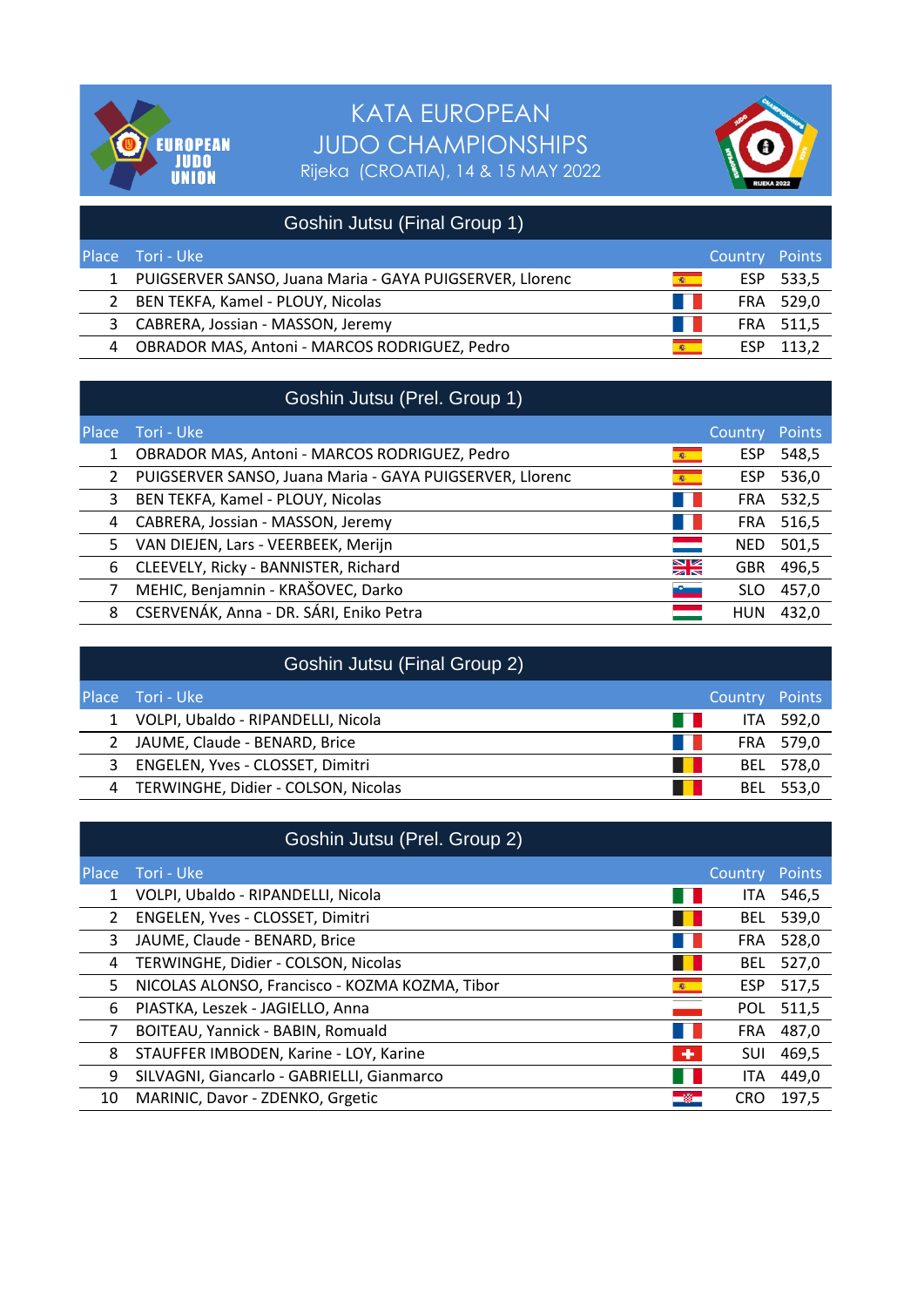



|   | Nage No Kata5G (Final Group 1)        |      |                       |       |
|---|---------------------------------------|------|-----------------------|-------|
|   | Place Tori - Uke                      |      | <b>Country Points</b> |       |
|   | KRASKA, Victoria - MEDDOUR, Dylan     | a ka | <b>FRA</b>            | 400,5 |
| 2 | MASTERNAK, Aleksandra - URBAN, Patryk |      | POL                   | 374   |
| 3 | VINCENT, Julien - VINCENT, Hector     | a ka | <b>FRA</b>            | 373,5 |
| 4 | PAUCHON, Zach Henry - PAUCHON, Al     | ÷    | SUI                   | 370,5 |

|              | Nage No Kata5G (Prel. Group 1)                        |                       |       |
|--------------|-------------------------------------------------------|-----------------------|-------|
| <b>Place</b> | Tori - Uke                                            | <b>Country Points</b> |       |
| 1            | KRASKA, Victoria - MEDDOUR, Dylan                     | <b>FRA</b>            | 430   |
| 2            | PAUCHON, Zach Henry - PAUCHON, Al<br>÷                | <b>SUI</b>            | 411   |
| 3            | VINCENT, Julien - VINCENT, Hector                     | <b>FRA</b>            | 407,5 |
| 4            | MASTERNAK, Aleksandra - URBAN, Patryk                 | <b>POL</b>            | 404   |
| 5            | a sa na<br>VAN DER HULST, Maik - VAN DER HULST, Kevin | <b>NED</b>            | 403   |
| 6            | GLIEMMO, Sofia - ORTINI, Gabriele                     | <b>ITA</b>            | 396   |
|              | $-$ 35 $-$<br>ROSIC, Borna - DROZDEK, Marko           | <b>CRO</b>            | 357,5 |
| 8            | POCCOBELLI, Giulia - BENATTI, Francesca               | <b>ITA</b>            | 349,5 |
| 9            | BERNARD, Urška - PEROVNIK, Nuša<br>$\bullet$          | <b>SLO</b>            | 326,5 |
| 10           | AJVAZ Srdan - DEMIROVIC, Adnan                        | <b>BIH</b>            | 313   |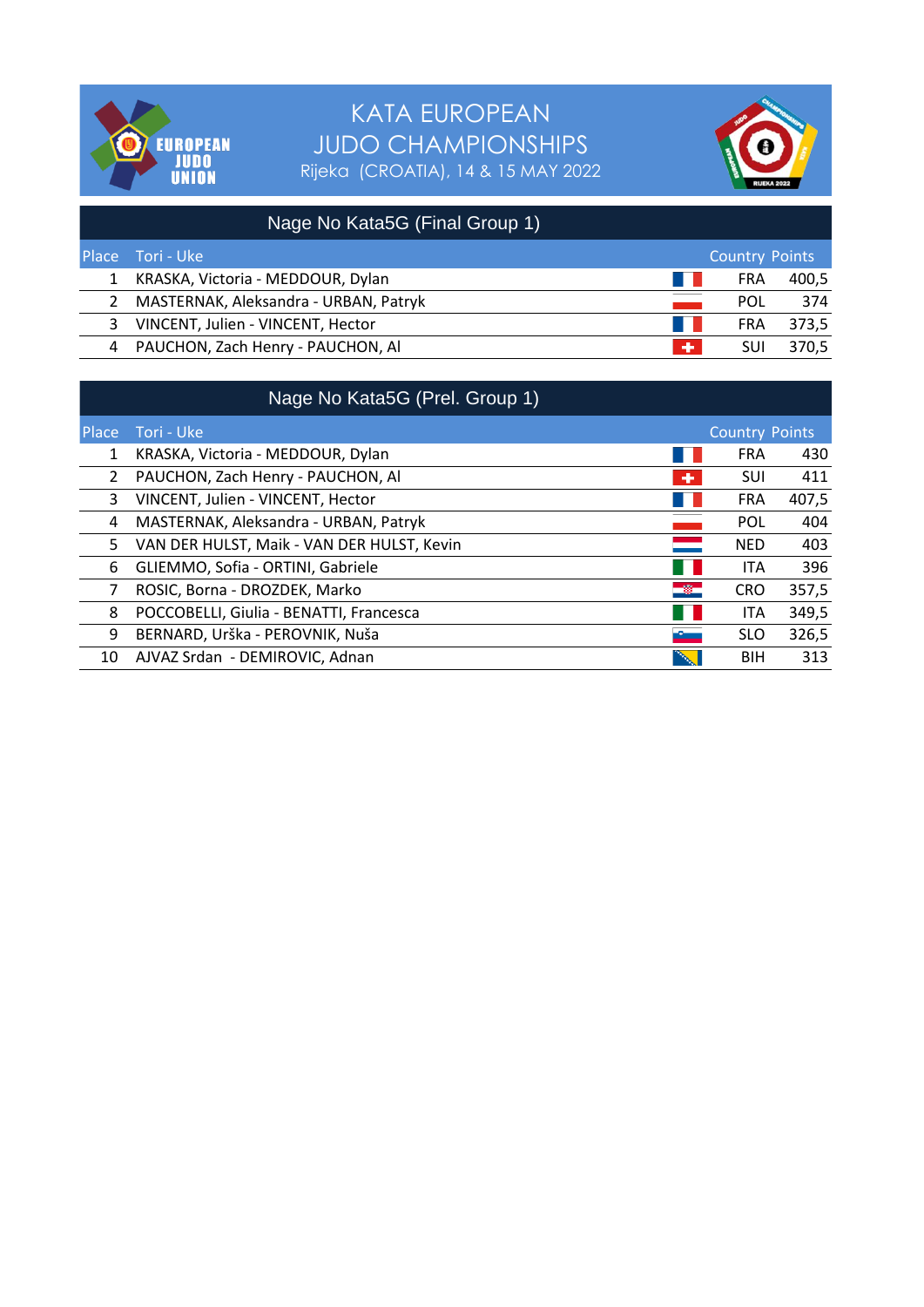



|              | Nage No Kata3G (Final Group 1)       |                                                                                                                       |                       |       |
|--------------|--------------------------------------|-----------------------------------------------------------------------------------------------------------------------|-----------------------|-------|
| <b>Place</b> | <b>Tori - Uke</b>                    |                                                                                                                       | <b>Country Points</b> |       |
|              | MARQUES, Luis - GUY, Maxime          | a ka                                                                                                                  | FRA                   | 248   |
|              | 2 SENKIC, Dragan-Paol - VRLJIC, Rino | <b>Contract of Contract of Contract of Contract of Contract of Contract of Contract of Contract of Contract of Co</b> | <b>BIH</b>            | 211.5 |
| 3            | PREVIŠIC, Josip - JOZELJIC, Domagoj  | <b>CONTRACTOR</b>                                                                                                     | <b>BIH</b>            | 198   |

| Nage No Kata3G (Prel. Group 1)        |                           |                       |       |
|---------------------------------------|---------------------------|-----------------------|-------|
| Place Tori - Uke                      |                           | <b>Country Points</b> |       |
| MARQUES, Luis - GUY, Maxime           | a kale                    | <b>FRA</b>            | 250   |
| 2 SENKIC, Dragan-Paol - VRLJIC, Rino  | <b>SARANTEE</b>           | <b>BIH</b>            | 181   |
| 3 PREVIŠIC, Josip - JOZELJIC, Domagoj | <b>Contract of Street</b> | <b>BIH</b>            | 176.5 |

| Nage No Kata3G (Final Special Needs 1A)   |                       |      |
|-------------------------------------------|-----------------------|------|
| Place Tori - Uke                          | <b>Country Points</b> |      |
| 1 DE BIOLLEY, Romaric - VITTORIO, Lorenzo | BEL                   | -225 |
| SIMONS, Sanne - SCHEPEN, Thomas           | <b>NED</b>            | 78,7 |
| HUP, Timo - GERRITSEN, Robin              | <b>NED</b>            | 67   |

| Nage No Kata3G (Final Special Needs 1B)        |                       |
|------------------------------------------------|-----------------------|
| Place Tori - Uke                               | <b>Country Points</b> |
| 1 BLESER, Dave - VISSER, Martijn               | NED 252.5             |
| 2 Van den BROEK, Jimmy - SCHOONHOVEN, Mitchell | NED 223.0             |

| Nage No Kata3G (Final Special Needs 2A) |                       |
|-----------------------------------------|-----------------------|
| <b>Place</b> Tori - Uke                 | <b>Country Points</b> |
| 1 DAVID, Matej - KRAŠOVEC, Darko        | SLO 253.0<br>$\sim$   |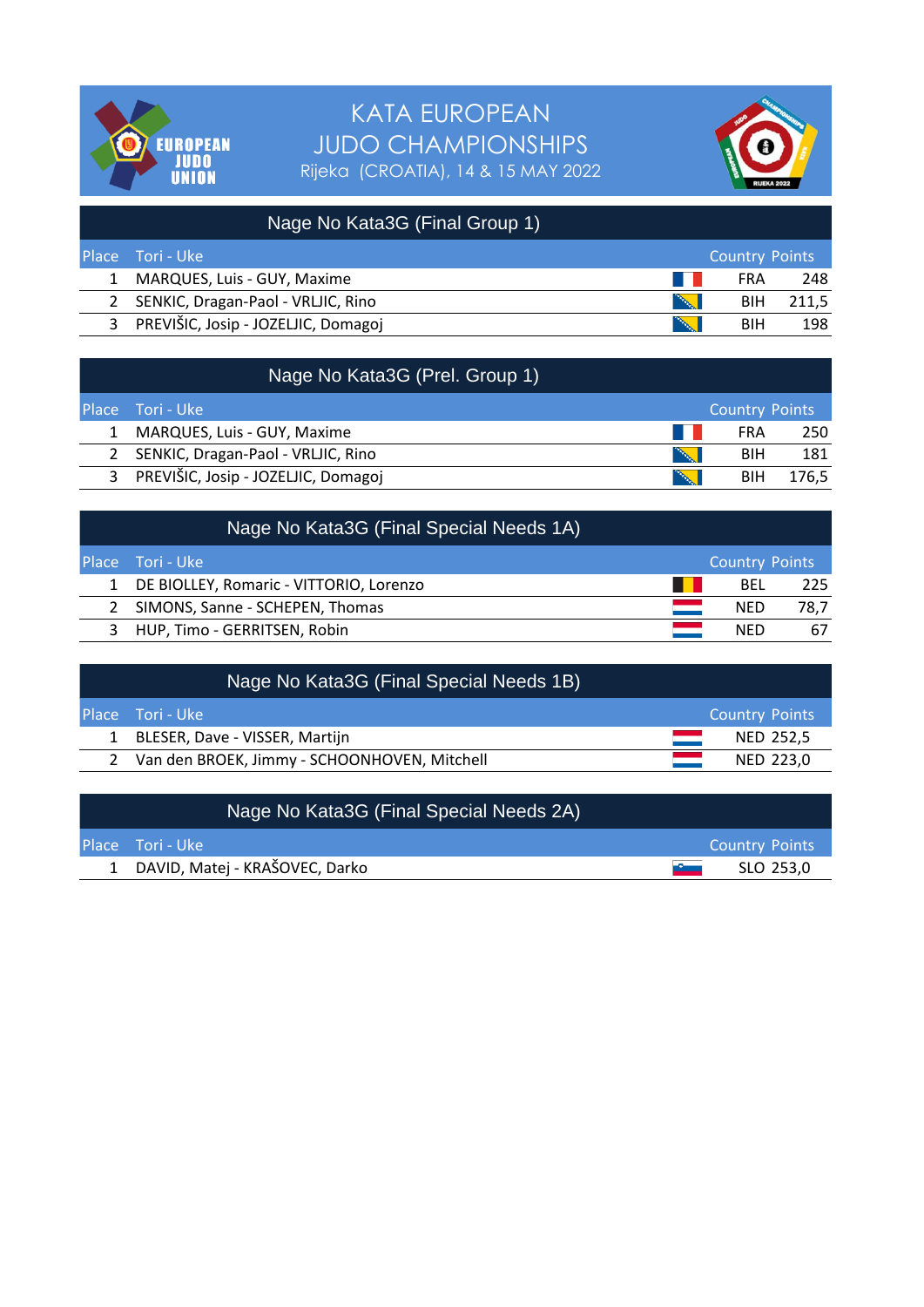

| Katame No Kata3G (Prel. Group 1) |                       |           |
|----------------------------------|-----------------------|-----------|
| <b>Place</b> Tori - Uke          | <b>Country Points</b> |           |
| 1 SMEETS, Kyle - PETERS, Niels   |                       | NED 370.5 |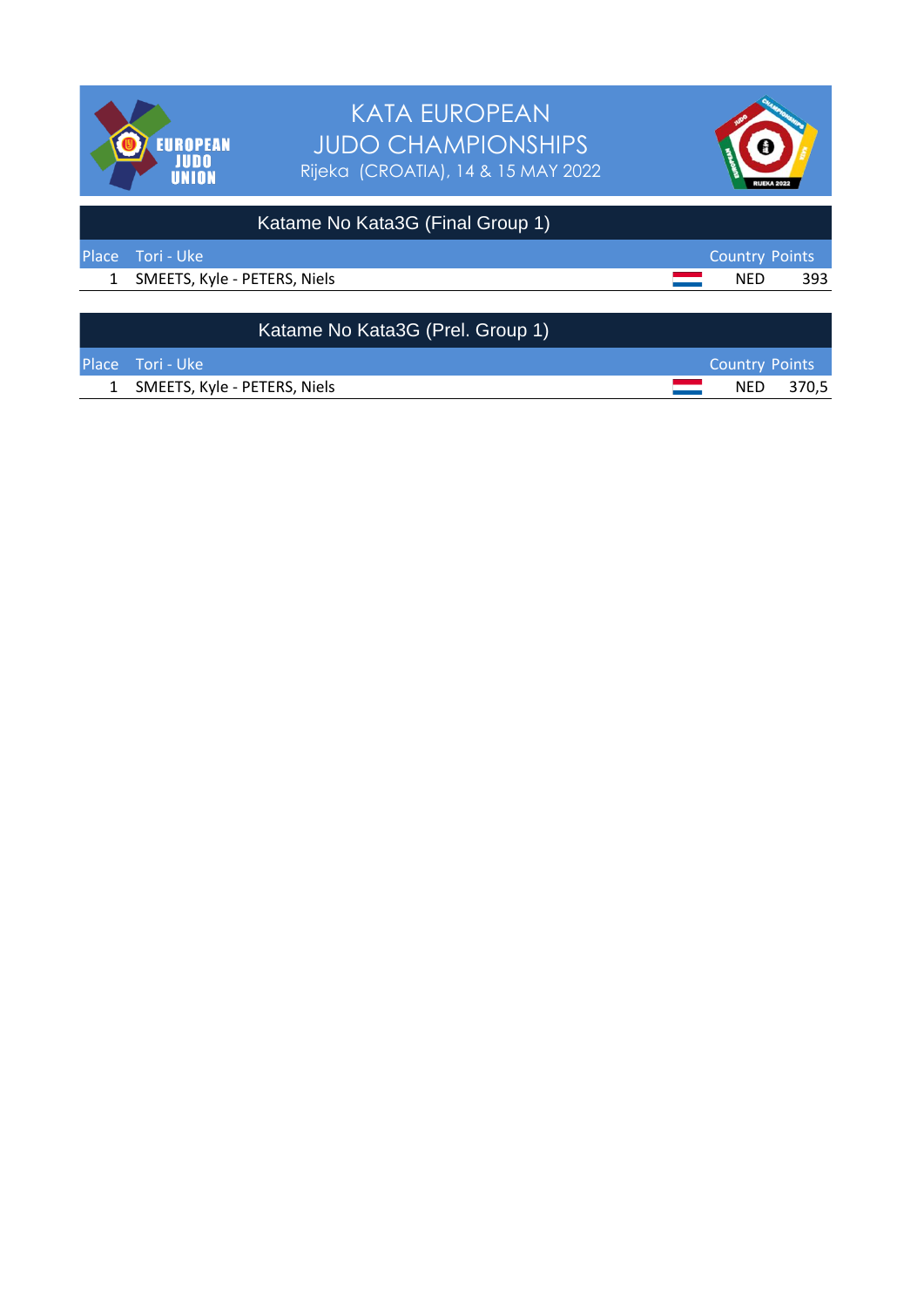



|   | Ju No Kata2G (Final Group 1)              |        |                |           |
|---|-------------------------------------------|--------|----------------|-----------|
|   | Place Tori - Uke                          |        | Country Points |           |
|   | 1 LE COADOU, Alwena - LE COADOU, Eleobane | a kale |                | FRA 278,5 |
| 2 | PTAK, Antoni - PTAK, Stanislaw            |        |                | POL 274,5 |
| 3 | TRILLO LILLO, Rosa - BARRERA PEREZ, Norra | 600 -  |                | ESP 273,5 |
|   | KOJC, Kora - KOJC, Kira                   |        |                | 269.5     |

|              | Ju No Kata2G (Prel. Group 1)              |         |            |        |
|--------------|-------------------------------------------|---------|------------|--------|
| <b>Place</b> | Tori - Uke                                |         | Country    | Points |
| $\mathbf{1}$ | TRILLO LILLO, Rosa - BARRERA PEREZ, Norra | 6 10    | ESP.       | 271,0  |
| 2            | PTAK, Antoni - PTAK, Stanislaw            |         | <b>POL</b> | 267,5  |
| 3            | LE COADOU, Alwena - LE COADOU, Eleobane   |         | <b>FRA</b> | 260,0  |
| 4            | KOJC, Kora - KOJC, Kira                   | $\sim$  | <b>SLO</b> | 260,0  |
| 5            | ERIKSSON, Petra - BERGSTROM Lisa          | $=$ $-$ | <b>SWE</b> | 249,5  |
| 6            | BOURGEOIS, Cleo - RIVIERE, Tony           |         | <b>FRA</b> | 244.5  |
|              |                                           |         |            |        |